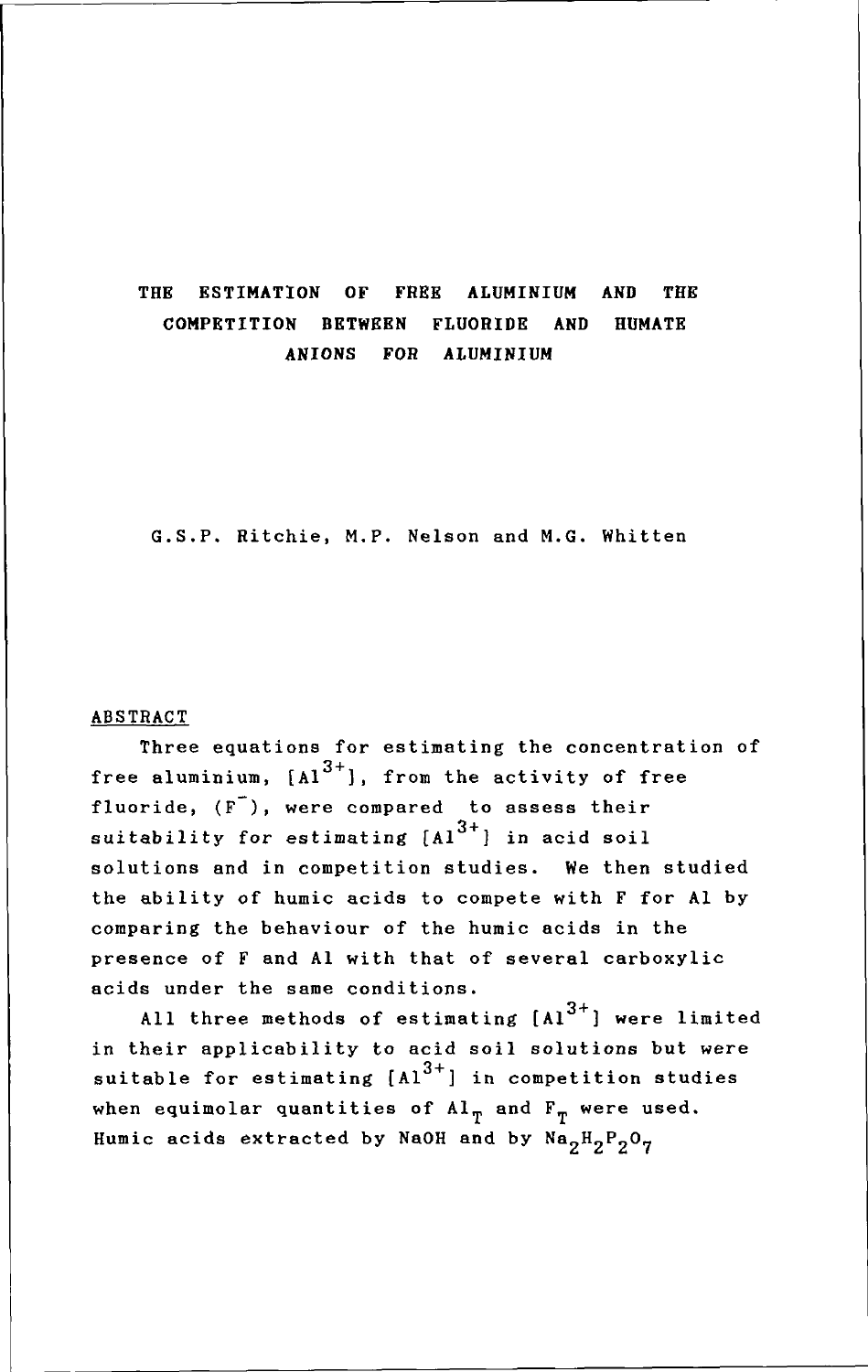decreased the amount of Al complexed with  $F$  by  $21 -$ 100% at pH 4 and 6 and ratios of Cmoles of humic acid:F>l. The Al humate complex precipitated when the Al:humic acid ratio was >1. Both humic acids appeared to be more effective than simple carboxylic acids at competing with F for AI.

### INTRODUCTION

Both fluoride, F, and organic anions have been shown to decrease Al toxicity to plants by forming soluble complexes and thereby decreasing the amount of free aluminium,  $Al^{3+2,6}$ . ([] will be used to denote concentrations and () to denote activities throughout this report.) The anions have been identified in soil solutions as major complexing ligands of  $Al<sup>4,11</sup>$  but the extent to which they compete for Al is not known. This is partly because it is difficult to estimate an equilibrium constant for the formation of AI-humate complexes and therefore thermodynamic equilibria principles cannot be used to predict the speciation of Al. The identification of  $A1^{3+}$  as the major toxic Al species has renewed interest in analytical methods for Al that measure  $A1^{3+}$  only, rather than total aluminium, Al<sub>m</sub>. The reactions of F and organic ligands with  $Al<sup>3+</sup>$ could be important in the selection of suitable methods<br>of measuring Al<sup>3+</sup> in soil solutions for two reasons. Firstly, it has been shown that some methods cannot distinguish between  $A1^{3+}$  and aluminium complexed with fluoride, Al $_{\mathrm{F}}$  (e.g. the hydroxyquinoline method and of measuring  $Al^{3+}$  in soil solutions for two reasons. the resin method<sup>3</sup>). If  $F_{\text{can}}$  compete successfully with organic anions for Al,  $\text{Al}^{3+}$  may be overestimated by such methods. Secondly, methods that could distinguish between  $Al^{3+}$  and  $Al_{\mathcal{F}}$  (by measuring the activity of free fluoride,  $(F^{-})$ , with an ion selective electrode) may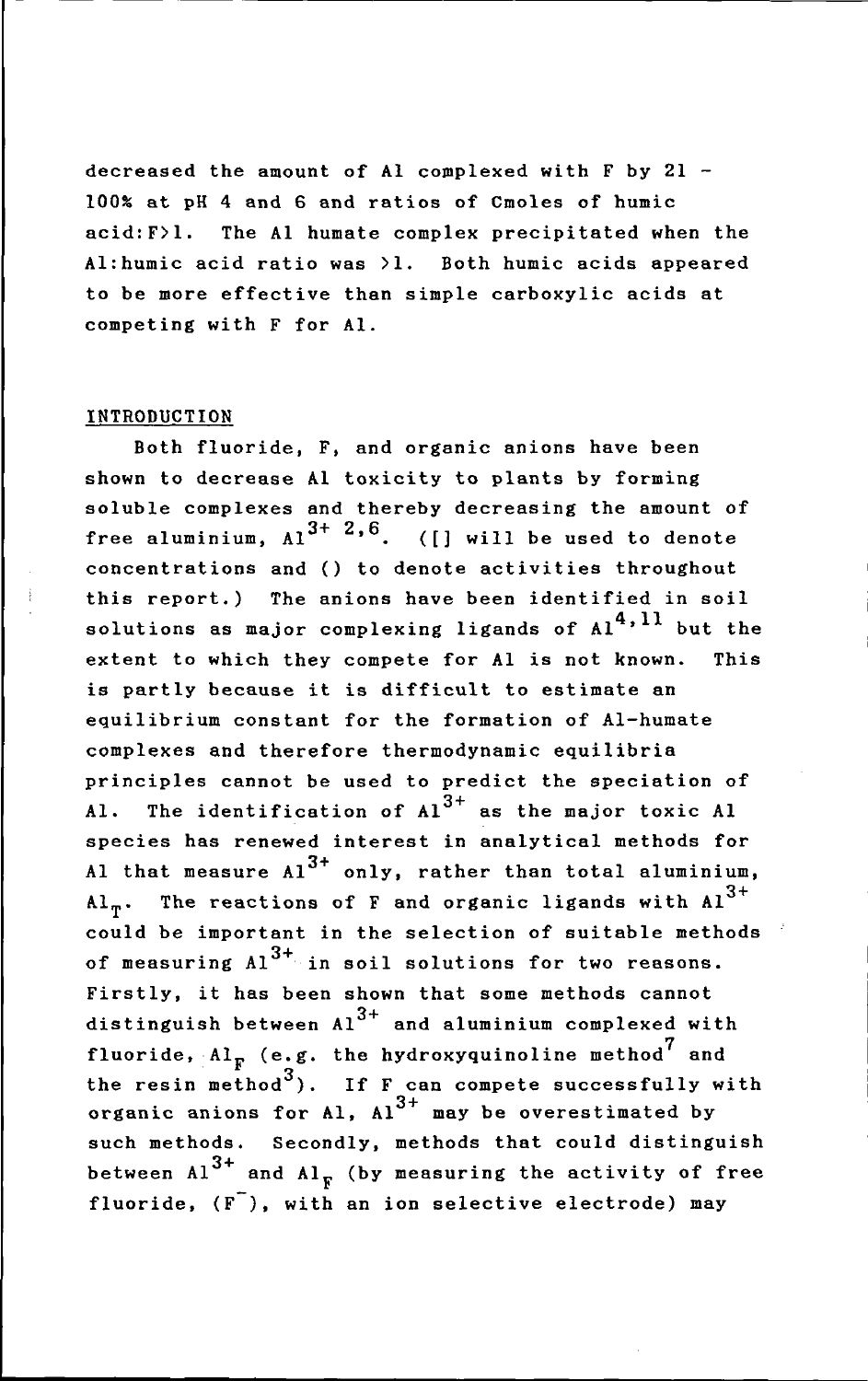underestimate  $[A1^{3+}]$  under certain conditions. Ion selective electrode (ISE) measurements of  $[F_{\pi}]$  and  $(F^{-})$ have been used to estimate  $[A1^{3+}]$  and Al complexed with organic ligands<sup>8</sup>. In theory, this could be a very useful approach for studying the competition between humic acids and F for Al and for estimating  $[A1]^{3+}$  in acid soil solutions. In practice, however, the procedure is limited by the method of calculating  $[A]^{3+}$ ] from  $(F^-)$  as well as the difficulties associated with  $(F^{\top})$  measurements at the low concentrations  $(10^{-6}$ M) found in unpolluted soils.

The objectives of our research were to compare three equations for estimating  $[A1^{3+}]$  from  $(F^-)$  and consider their suitability for estimating  $[A]^{3+}$  in acid soil solutions and in competition studies. We then studied the ability of humic acids to compete with F for Al to assess which anion would have the greater effect on soluble Al in acid soils.

## MATERIALS AND METHODS

# Estimation of  $[A]^{3+}$  from the Activity of Free Fluoride,  $(F^{-})$

A theoretical comparison was made between three equations for estimating  $[A]^{3+}$ ] from the activity of free fluoride,  $(F^{-})$ , and  $[A]^{3+}$ ] estimated by a thermodynamic equilibrium program,  $QELIOS$ <sup>14</sup>, for a series of hypothetical solutions with varying  $Al_{\pi}:F_{\pi}$ ratios. The solutions had a pH of 4, an ionic strength of 0.005M and contained  $100~\mu$ M AlCl<sub>3</sub> and sufficient KF to give  $AI_T: F_T$  ratios of  $\infty$ , 10, 5, 2.5, 1.3, 1.0 and 0.5. No experimental measurements were made because the purpose of the comparison was to assess the effect of the assumptions used to derive the equations on the estimate of  $[A1^{3+}]$ . Experimental measurements of  $(F^-)$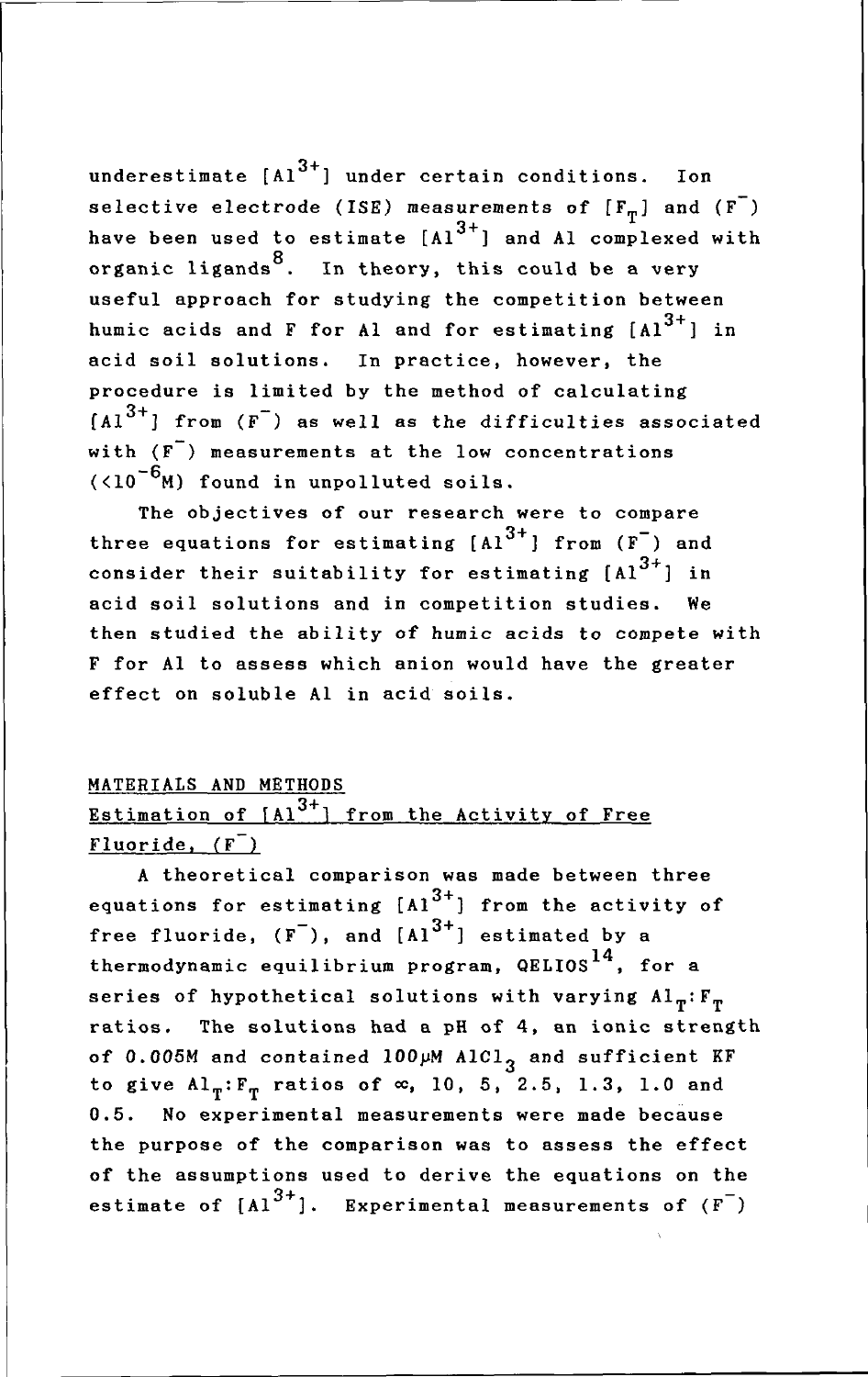would have introduced a confounding factor due to the difficulties of measuring  $(F^-)$  at low concentrations<sup>5</sup>.

The comparison was carried out by calculating  $(F<sup>T</sup>)$ for each solution using QELIOS. The values of  $(F<sup>-</sup>)$ were then used in equations  $(1) - (3)$  (described below) to estimate  $[A1^{3+}]$ . The estimates of  $[A1^{3+}]$  from equations (1) - (3) were then compared with  $[A1^{3+}]$ calculated by QELIOS. QELIOS is a computer program that estimates the concentration of free ions from a series of simultaneous equations derived from the conservation of mass of every element present. Each mass balance equation is written in terms of the total concentrations of the appropriate element and the thermodynamic equilibrium constants for the formation of complexes by that element. The method of calculation has been described in detail by Sposito<sup>16</sup>. Aluminium was considered to form the hydroxy-complexes AlOH<sup>2+</sup> and Al(OH)<sup>+</sup><sub>2</sub> whereas AlF<sup>2+</sup>, AlF<sub>2</sub><sup>+</sup> and AlF<sub>3</sub><sup>o</sup> were the only AI-F complexes included in the calculations because preliminary calculations indicated that the sum of the concentrations of  $\text{AIF}_{4}^{7}$ ,  $\text{AIF}_{5}^{2-}$  and  $\text{AIF}_{6}^{3-}$  did not exceed 1.4 x  $10^{-8}$ M. The values of the equilibrium constants were taken from Lindsay<sup>9</sup>.

The first equation assumes that the equilibrium in solution can be described by the conservation of mass of fluoride alone.  $[A1^{3+}]$  is estimated from the mass balance equation by expressing the concentrations of AI-F complexes in terms of their equilibrium formation constants,  $K_{\mathbf{F}\mathbf{m}}^{\mathbf{O}}$  ( $\mathbf{m}$  is the number of moles of F in each complex),  $[A1^{3+}]\gamma_3$  ( $\gamma_n$  is the activity coefficient for a species with a charge of n) and  $(F^{-})^{8,5}$ :

$$
[A1^{3+}] = \{ [F_T] - [F^-] - [F_H] \} / \gamma_3 \Sigma m K_{Fm}^{\circ} (F^-)^m \gamma_n^{-1}
$$
 (1)

where  $[F_H]$  is the concentration of fluoride complexed with H.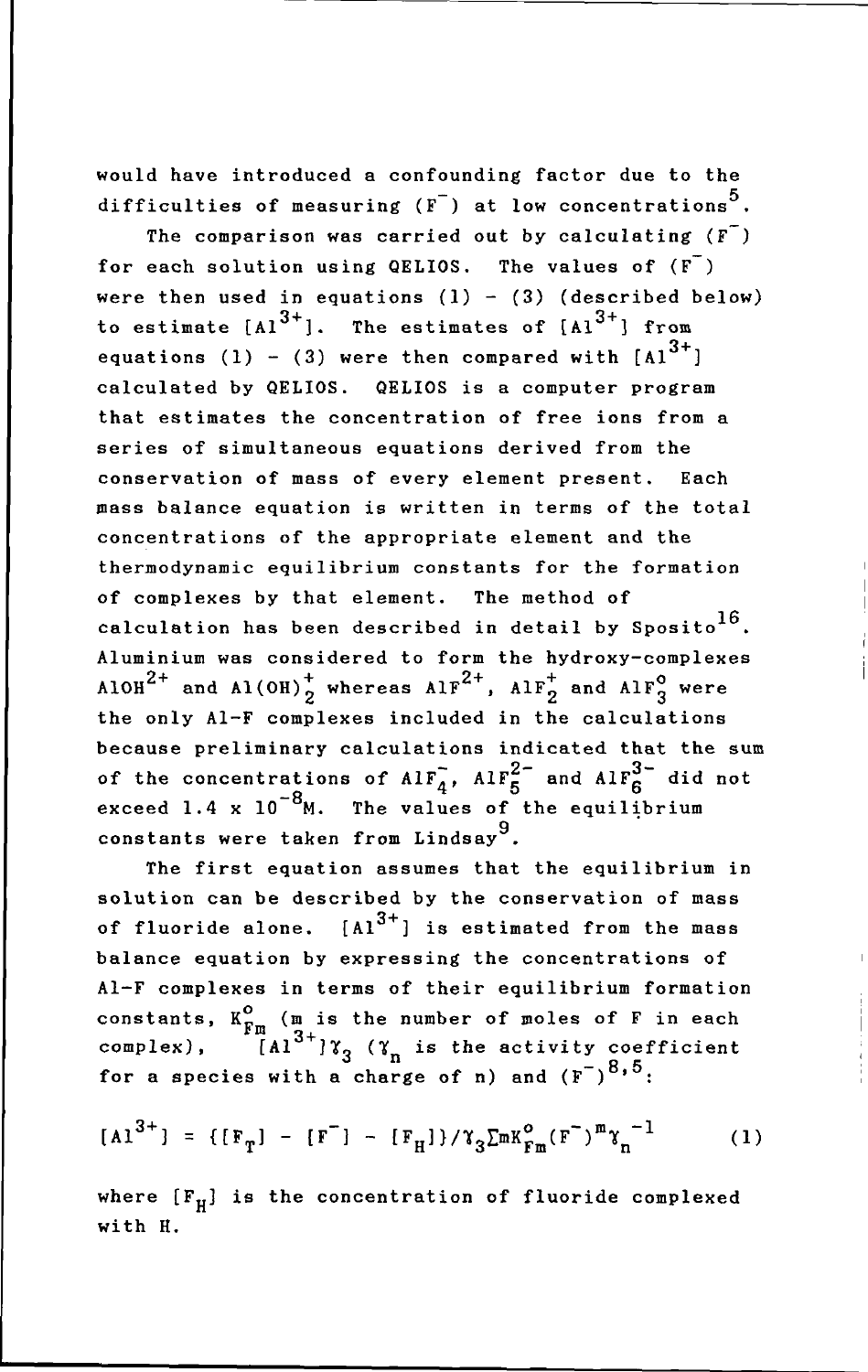The second equation makes a similar assumption to equation (1) except that it is derived from the conservation of mass of aluminium $8$ :

$$
[A1^{3+}] = [A1_{T}] / \{1 + \gamma_{3} \Sigma K_{Fm}^{o}(\mathbf{F}^{-})^m \gamma_{n}^{-1} + \gamma_{3} \Sigma K_{OHP}^{o}(\mathbf{OH}^{-})^p \gamma_{n}^{-1}\}
$$
(2)

Where p is the number of moles of OH forming complexes with Al that have equilibrium constants denoted by ко<br>ОН<sub>Р</sub>

The third equation assumes that the equilibrium in solution may be described by the law of electroneutrality of solutions. The equation is rearranged in terms of  $[A1^{3+}]$  with the concentrations of Al complexes expressed in terms of their equilibrium constants,  $[A1]$  $\gamma_2$ ,  $(F^-)$  and  $\gamma_n$ :

$$
[A1^{3+}] = a / \{3 + 3\gamma_3 \Sigma n K_{Fm}^{\circ} (F^{-})^m \gamma_n^{-1} + \gamma_3 \Sigma n K_{OHp}^{\circ} (OH^{-})^p \gamma_n^{-1}\} (3)
$$

Where  $\acute{a} = [F^{-}] + [OH^{-}] + [Cl^{-}] - [H^{+}] - [K^{+}]$ The complexes of Al with F and OH included in equations  $(1)$  -  $(3)$  were the same as those included in the calculations made by QELIOS.

## Competition between Humic Acid and F for Al

We studied the effect of six concentrations of two types of humic acid on the complexing between equimolar quantities of  $Al_{\pi}$  and  $F_{\pi}$  at pH 4 and 6. The ratio of humic acid and F cannot be expressed in molar quantities because the molecular weight of the humic acid is unknown. Hence, the quantities of humic acid will be expressed in terms of Cmoles of cation exchange capacity (i.e. the number of negative charges in Cmoles).

The first humic acid was extracted from a peat soil with cold  $\texttt{NaOH}^{12,6}$ . A stock solution of humic acid was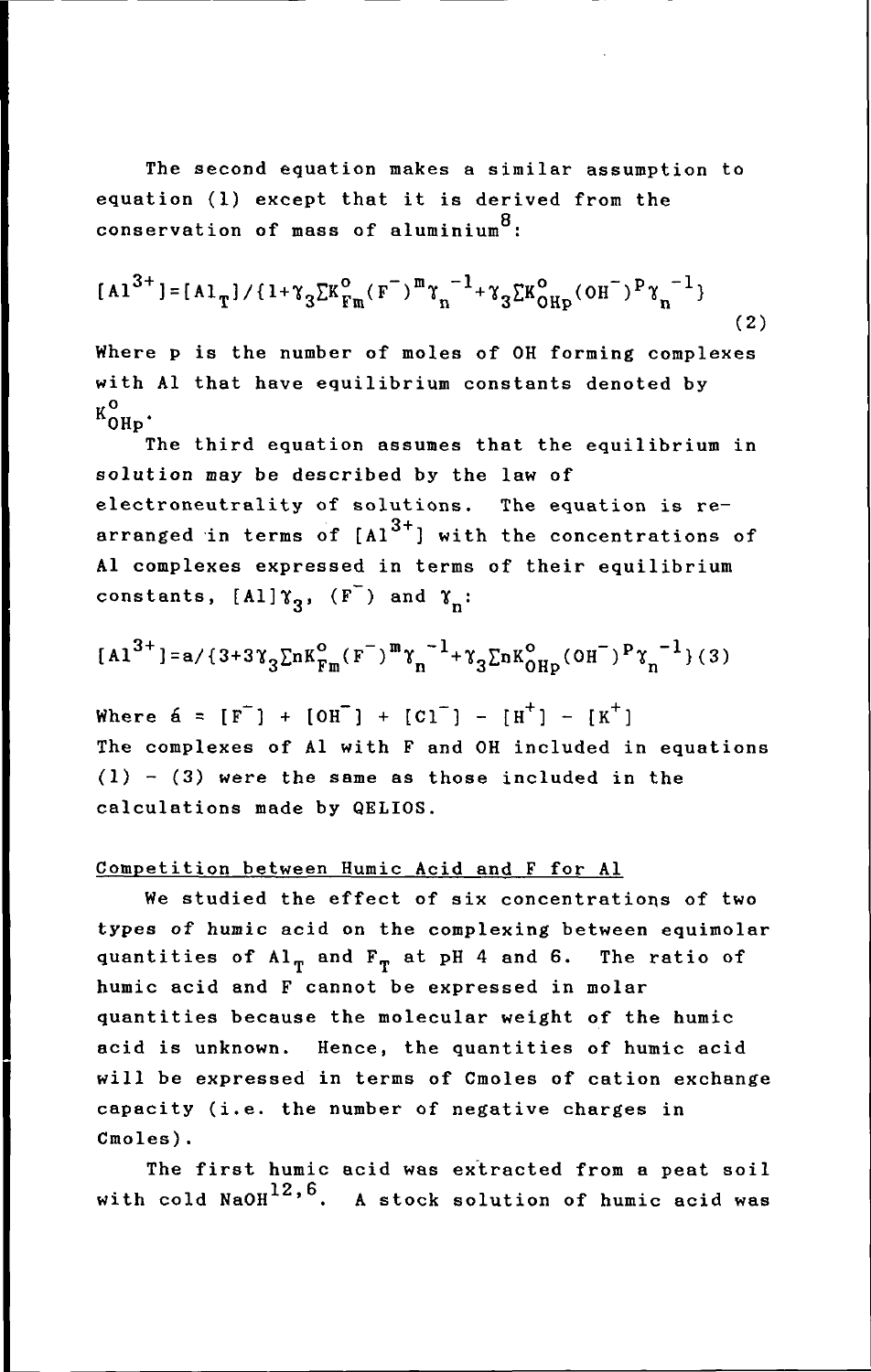prepared by shaking  $lg$  in 500 ml of 0.05M  $K_2CO_3$  for 16 hours. The solution was filtered  $($ <0.45  $\mu$ m) and treated with H+-saturated Dowex resin to remove excess K and lower the pH to 4. The percent carbon content (dichromate oxidation method<sup>1</sup>) and the total exchange capacity<sup>17</sup> were determined. Two ml of 2000  $\mu$ M stock solution of AlCl<sub>2</sub> were mixed with 2 ml of 2000  $\mu$ M KF solution. Volumes of the humic acid stock solution, sufficient to give ratios of Cmoles of humic acid:F of 0:1, 9:10, 9:1, 26:1, 42:1 and 60:1, were added to the AI-F solution and the pH was adjusted to pH 4 with O.lM HCl. Each sample volume was made up to 20 ml with deionised water and 0.05M KCl to give a final concentration of 0.005M. Duplicate samples were shaken for 16 h, filtered  $($ <0.45  $\mu$ m) and analysed for  ${\tt Al}_{\tt T}$  by flame atomic absorption spectrophotometry and for ( $F^-$ ) and  $[F_T]$  with an Orion ion selective electrode as described by Moore and Ritchie<sup>11</sup>. pH was measured with a Beckman 171 research pH meter.

The experiment was repeated with humic acid extracted from a peat soil by  $\texttt{Na}_{2} \texttt{H}_{2} \texttt{P}_{2} \texttt{O}_{7}$   $^{12}$ . Humic acid:F ratios of 0:1, 1:1, 5:1, 10:1, 20:1 and 28:1 (at pH 4 only) were used.

In both experiments,  $[A1^{3+}]$  was estimated by Equation (1) and the concentration of Al- humate was estimated from:

$$
[A1-hum] = [A1_{T}] - [A1^{3+}] - [A1_{OH}] - [A1_{F}]
$$
 (4)

Equation (4) estimates the total amount of Al complexed with humate and makes no assumptions about the stoichiometry of the complexes. The AI-OH and AI-F species were the same as those considered in the previous section. The ability of some carboxylic acids (see Table 1) to compete with F for Al at pH 4 was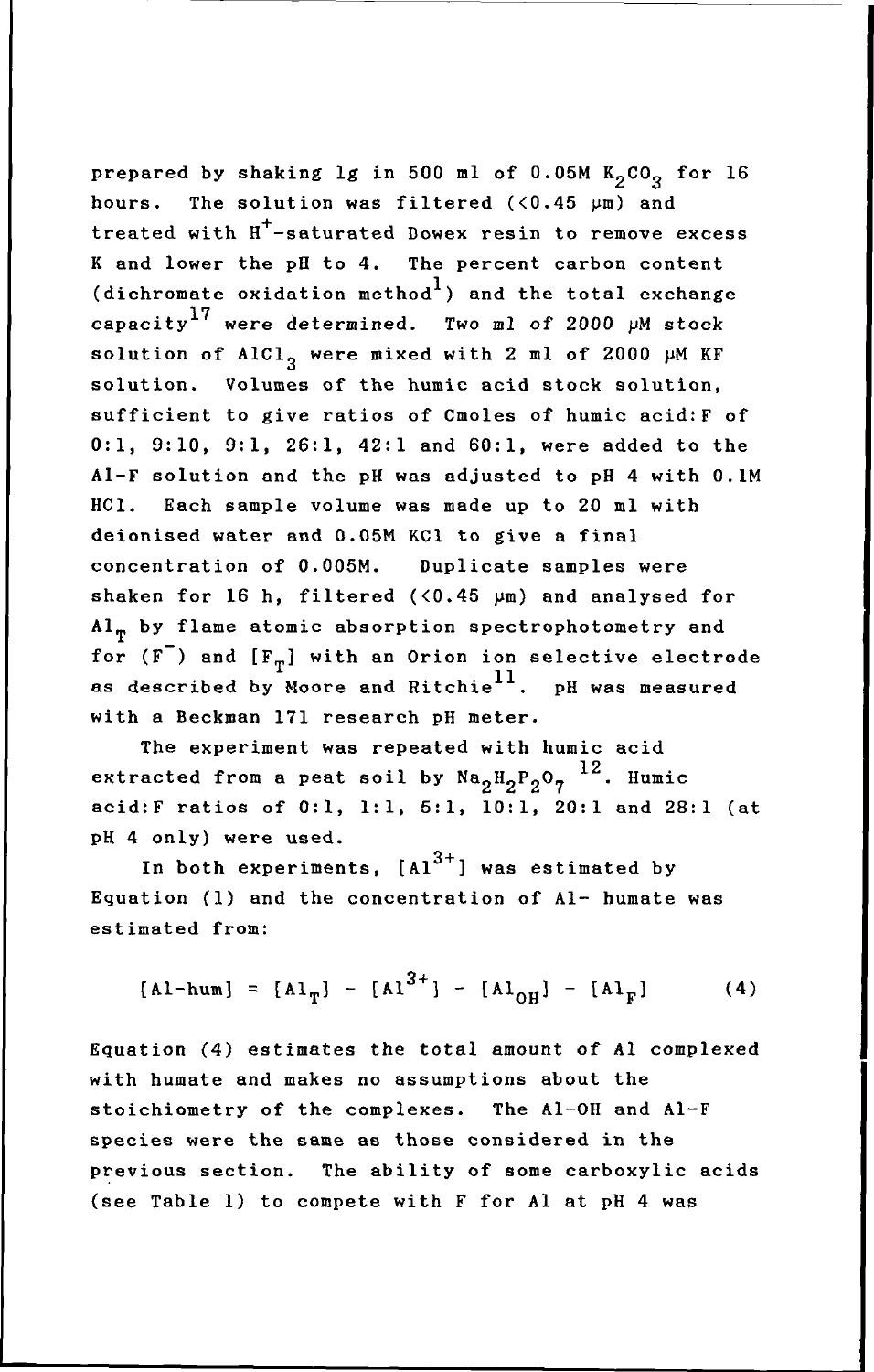|           | Ligand, L Complexes formed                                     | $log K^{\circ}$ of <sup>10</sup><br>formation |  |
|-----------|----------------------------------------------------------------|-----------------------------------------------|--|
| Malate    | $AI + L = AIL$                                                 | 5.79                                          |  |
|           | Salicylate $AI + L = All$                                      | 14.37                                         |  |
|           | $AI + 2L = All_2$                                              | 24.67                                         |  |
|           | $A1 + 3L = A1L_3$                                              | 30.29                                         |  |
| Gluconate | $A1 + L = A1L$                                                 | 2.71                                          |  |
|           | $A1 + L = A1(H_{-1})L + H^{+}$                                 | 0.088                                         |  |
|           | Al + L = Al( $H_{-2}$ ) L <sup>-</sup> + 3H <sup>+</sup> -9.20 |                                               |  |
| Citrate   | $A1 + L = A1L$                                                 | 10.18                                         |  |
|           | $A1 + H + L = A1H L$                                           | 13.12                                         |  |
|           | $A1 + L = A1 (H-1) L + H+$                                     | 6.63                                          |  |

TABLE 1 Complexes of Simple Carboxylic Acids with Al used in QELIOS to Estimate the Ability of Organic Ligand to Compete with F for AI.

estimated by using QELIOS. The conditions were the same as used in the above two experiments except that the ratios of Cmoles of carboxylic acid: F varied from 0.5 to 10. The organo-Al complexes and their log  $K^{\circ}$  of formation are given in Table 1.

RESULTS AND DISCUSSION

# Estimation of  $[A1^{3+}]$  from the Activity of Free  $Fluoride, (F)$

Equation (2) for estimating  $[A1^{3+}]$  was the only procedure that agreed with the estimate of  $[A]^{3+}$ ] made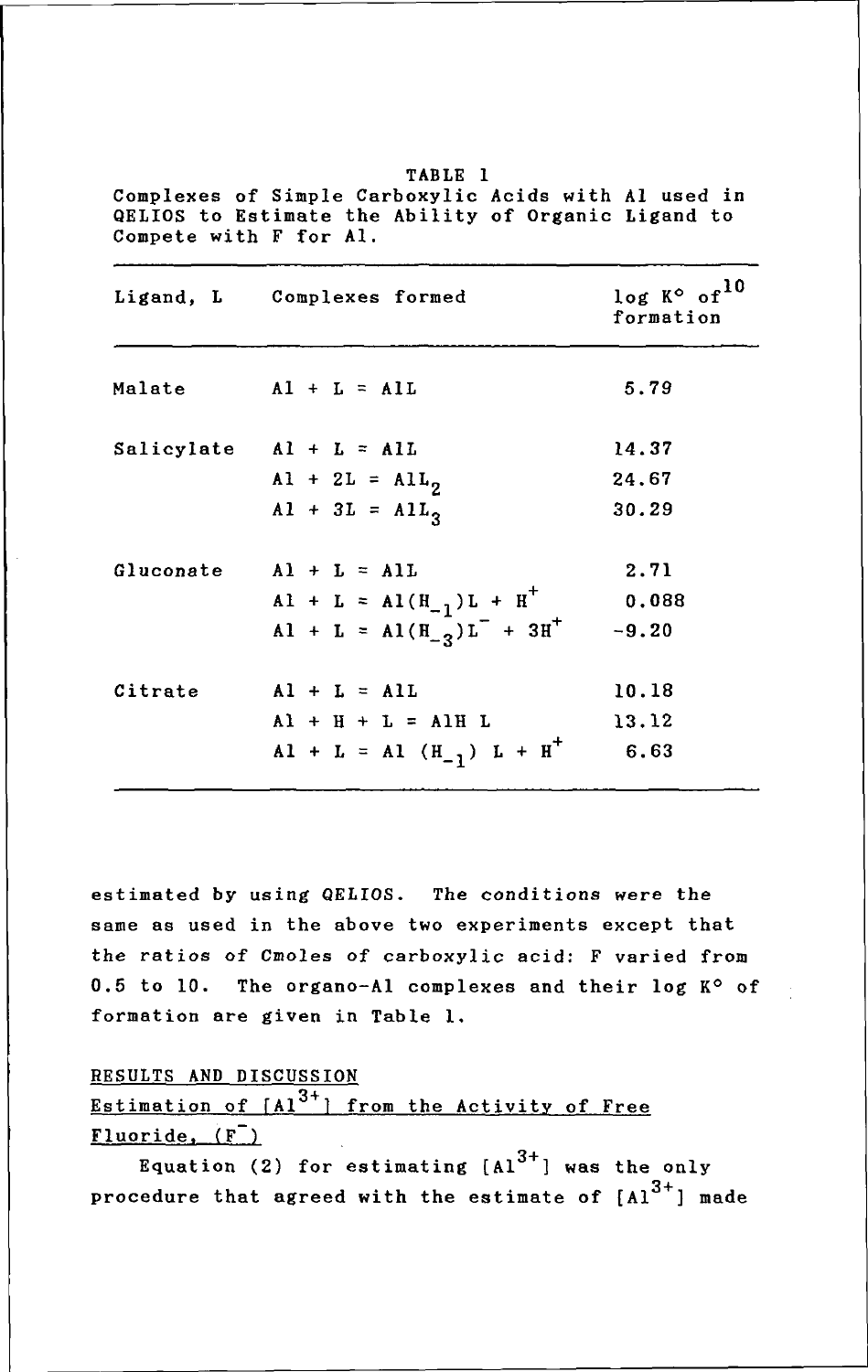| $A1_T$ : $F_T$ | $(F^{-})^*$ | $[A1^{3+}]$<br>μM     |       |       |       |
|----------------|-------------|-----------------------|-------|-------|-------|
|                |             | Methods of Estimation |       |       |       |
|                |             | QELIOS                | Eq(1) | Eq(2) | Eq(3) |
| $_{\rm cc}$    | 0           | 91                    |       |       |       |
| 10             | 0.022       | 81                    | 68    | 81    | 60    |
| 5.0            | 0.048       | 72                    | 62    | 71    | 55    |
| 2.5            | 0.116       | 56                    | 49    | 53    | 44    |
| 1.3            | 0.352       | 30                    | 26    | 27    | 25    |
| 1.0            | 0.686       | 17                    | 15    | 15    | 15    |
| 0.5            | 9.48        | 0.37                  | 0.37  | 0.36  | 0.65  |

TABLE 2<br>Comparison of Methods of Calculation of [Al<sup>3+</sup>] for a Solution Containing 100 µM AlCl<sub>3</sub> at pH 4 and<br>I = 0.005M and Various Al<sub>T</sub>:F<sub>T</sub> ratios.

\* Estimated by QELIOS

by QELIOS at all the  $Al_{\pi}:F_{\pi}$  ratios investigated (Table  $(2)$ .

Equations (1) and (3) underestimated  $[A1^{3+}]$  by 13-16% and 21-26%, respectively, at  $\text{Al}_T: \mathbb{F}_p$  ratios of 2.5-10. At  $Al_{T}:F_{T}$  = 10, the concentration of  $Al^{3+}$  should not be more than 10  $\mu$ M less than in the absence of  $F_{\pi}$ because there is no A1-F complex known to contain more Al than F per mole. However,  $[A1^{3+}]$  estimated by<br>equation (1) at  $A1_T: F_T = 10$  was 23 µM less than  $[A1^{3+}]$ at  $AI_T: F_T = \infty$  (Table 2). Presumably, [Al<sup>3+</sup>] calculated by equation (1) did not agree with the estimate made by QELIOS because the former method only estimates speciation from the mass balance of one component (i.e. F). QELIOS estimates speciation by simultaneously solving mass balance equations for all components in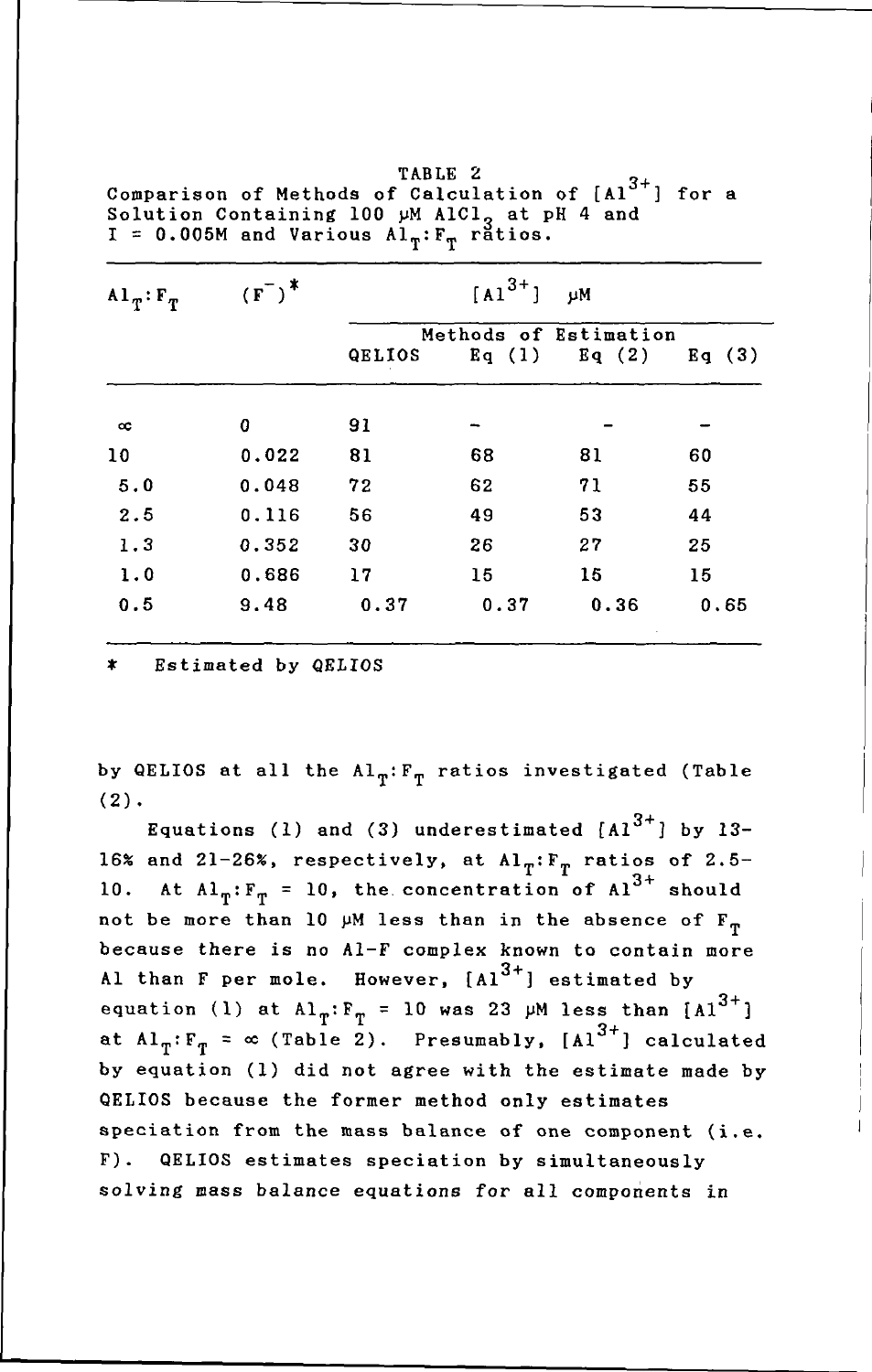the system (i.e. K, CI, AI, F). The simplified approach of equation (1) only appears to be valid when  $Al_{\pi}:F_{\pi}\sim l$ . The agreement of equation (2) with QELIOS is probably a fortuitous result of the choice of AI:F ratios. If ratios «1 had been chosen, a similar disagreement with QELIOS would have been observed.

The  $Al_T: F_T$  ratios in acid soil solutions tend to be  $\rightarrow$ ) because of low F concentrations  $^{13}$ . Hence equations (1) and (3) would be of limited use for estimating  $[A1^{3+}]$  in acid soils. Even though estimates of  $[A1^{3+}]$ made by equation (2) agreed with those made by QELIOS, a detailed chemical analysis of the soil solution would have to be made before the equation could be used because it assumes that the concentrations of all forms of Al in solution are known.

When the  $AI_T: F_T$  ratio = 1, the estimates of  $[A1^{3+}]$ by all the methods were in reasonable agreement with that calculated by QELIOS. Therefore equation (1) was suitable for estimating  $[A1^{3+}]$  in the competition studies because equimolar concentrations of  $Al_T$  and  $F_T$  were used in all the experiments.

# Competition Between Humic Acid and Fluoride for Aluminium

For both types of humic acid, the percentage of  $Al_{\pi}$ complexed with F decreased as the ratio of humic acid:F increased (Fig. 1). In the absence of humic acid, 78 and 42% of  $[A1_{\pi}]$  is complexed with F at pH 4 and 6, respectively. At humic acid:  $F$  ratios  $\leq l$ , the speciation of Al in the presence of both F and humic acid was complicated by precipitation. The extent of precipitation appeared to depend on how the pH of the solution and pK of association of the humic acid affected the AI:humic acid ratio in solution.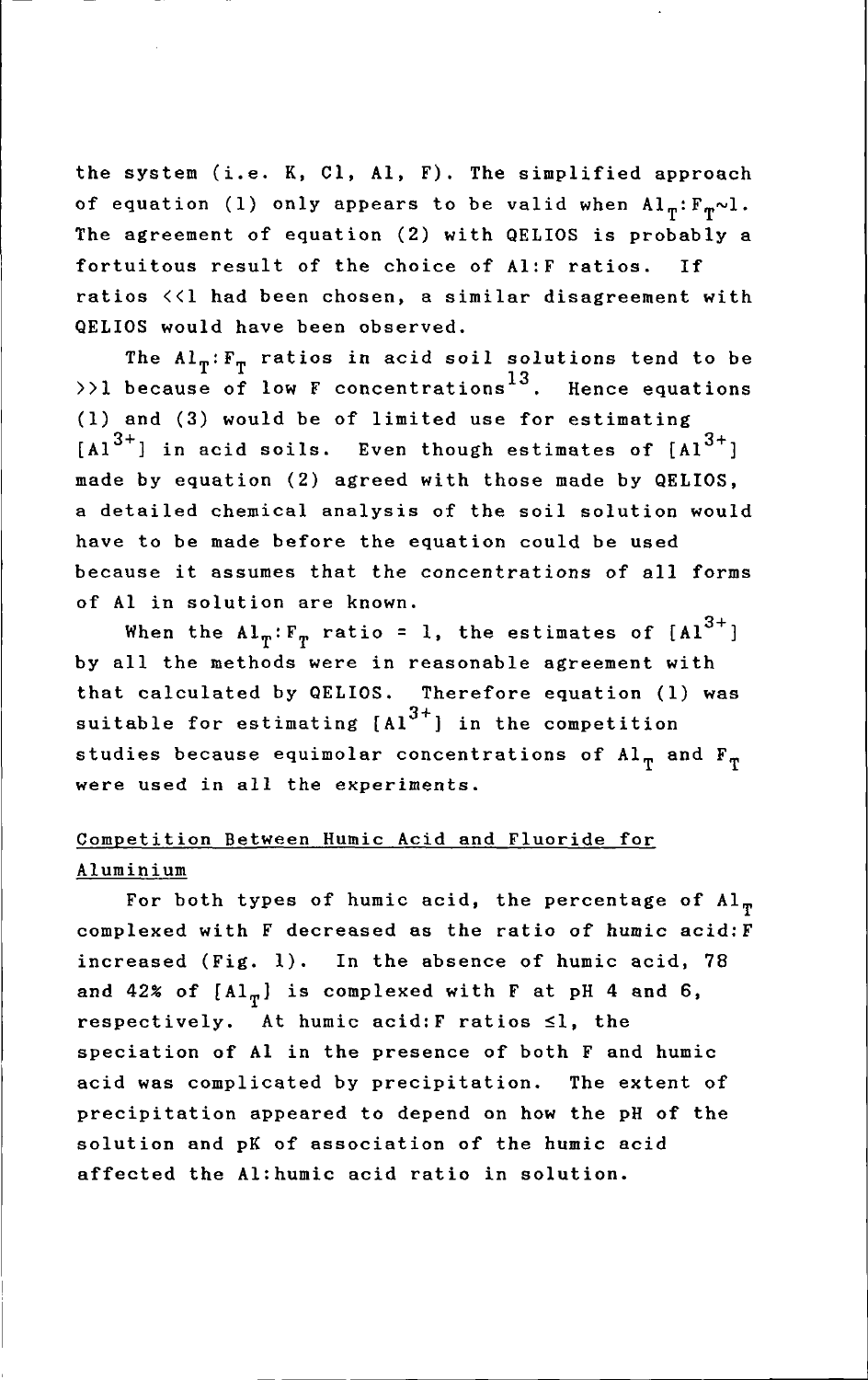



Fig.l The percentage of  $[Al_{\pi}]$  complexed with F as a function of the ratio of Cmoles of  $Na_{2}H_{2}P_{2}O_{7}$ extractable humic acid:F at pH4.

At pH 4 and a humic acid:F ratio of 0.9 all the NaOH extractable humic acid and 30% of the  $[A1_{\pi}]$ originally present precipitated, resulting in the formation of a clear and colourless supernatant solution. No precipitation of Al would occur at this pH in the absence of humic acid which suggests that the precipitate was an AI-humate complex.

Ritchie et al $^5$  observed that Al-humate complexes precipitated out of solution when the ratio of Cmoles of Al:humic acid was >1. Under the conditions in this experiment, the Al:humic acid ratio is 3.3 if one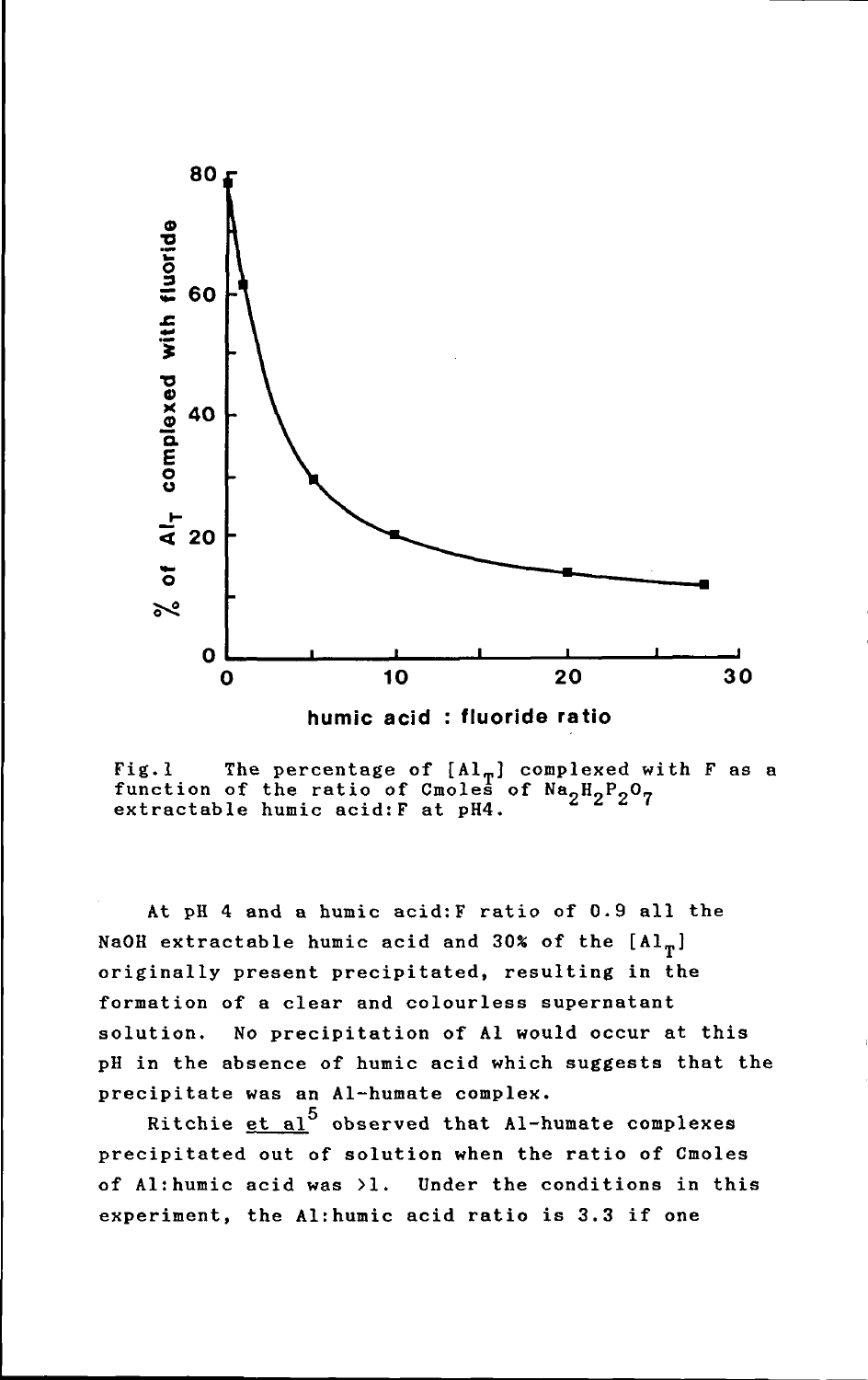to react with humic acid was probably decreased by assumes that all the Al is available to react with all the humic acid. In reality, the amount of Al available complexing with F and the amount of humic acid available to react with Al was decreased by competition between Al and H. Both these factors would decrease the extent of AI-humate formation but would not necessarily change the effective Al:humic acid ratio.

A precipitate was also observed at pH 6 when the NaOH extractable humic acid:F ratio was 0.9 but the supernatant was coloured indicating that some humic acid remained in solution. Fifty three percent of  $[A1_{\eta}]$  was precipitated whereas >95% of  $[A1_{\eta}]$  would be expected to precipitate at pH 6 in the absence of humic acid and F. In this case, the precipitate could have been a mixture of  $\text{Al}(OH)_{2}$  and Al-humate. The increased solubility of Al in the presence of humic acid and F was presumably caused by complex formation with both ligands. The increased solubility of the Al humate complex could be due to the effective ratio of Al:humic acid being <3.3 because the ligand is more dissociated and the Al is less soluble at pH 6 than at pH 4.

No precipitation was observed at pH 4, when the  $Na_2H_2P_2O_7$  extractable humic acid: F ratio was 1. Pyrophosphate extractable humic acid is more dissociated at pH 4 than NaOH extractable humic acid<sup>12</sup> and therefore the effective Al:humic acid ratio would be <3.3.

At humic acid:F ratios >1, no precipitation occurred and both humic acids decreased AI-F complexing by 21-100%. There was no difference in the ability of the two types of humic acid to compete with F for Al at pH 4 when humic acid:F was >10 (Fig. 2). The sodium hydroxide extractable humic acid was able to compete more effectively with F for Al at pH 6 than at pH 4,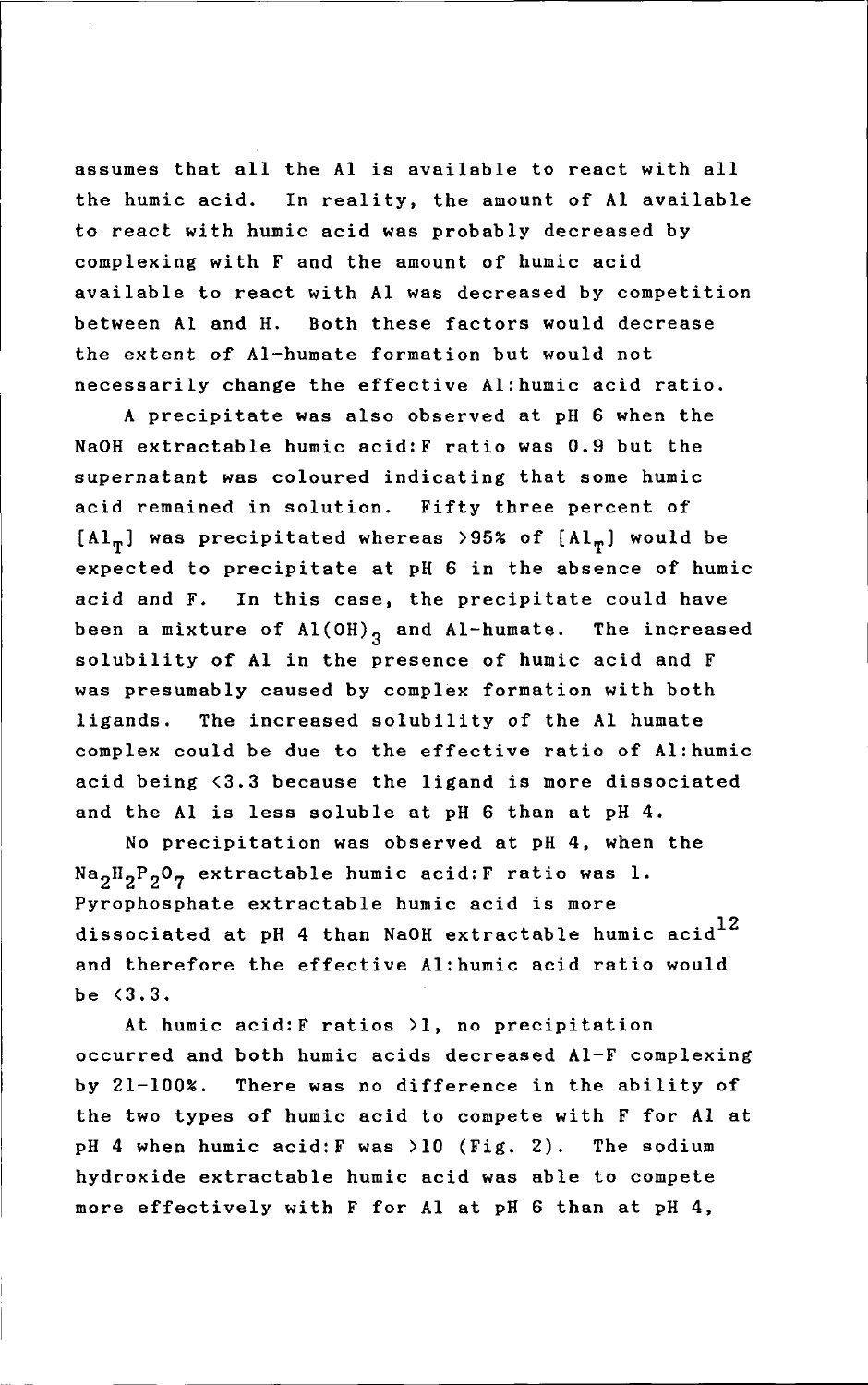

**humic acid : fluoride ratio** 

Fig. 2 The concentration of Al ( $\mu$ M) complexed with humic acid extracted by NaOH at pH 4 ( $\bullet$ ) and pH 6 humic acid extracted by NaOH at  $pH$  4  $(\bullet)$ humic acid extracted by NaOH at pH 4 ( $\bullet$ ) and pH 4 ( $\bullet$ ) and humic acid extracted by Na<sub>2</sub>H<sub>2</sub>P<sub>2</sub>O<sub>7</sub> at pH 4 ( $\blacksquare$ ) as a function of the ratio of Cmoles of humic acid: F.

presumably because F does not complex Al as strongly at the higher pH. The competition between humic acid and F for Al may be put in perspective by considering the behaviour of simpler carboxylic acids. In the presence of F, the humic acids were able to complex more Al than all the simple carboxylic acids it was compared with (Fig. 3).

In acid soil solutions, humic acid:F ratios are likely to be >10 and hence humic acids could play a greater role in controlling soluble  $Al_{\eta}$  concentrations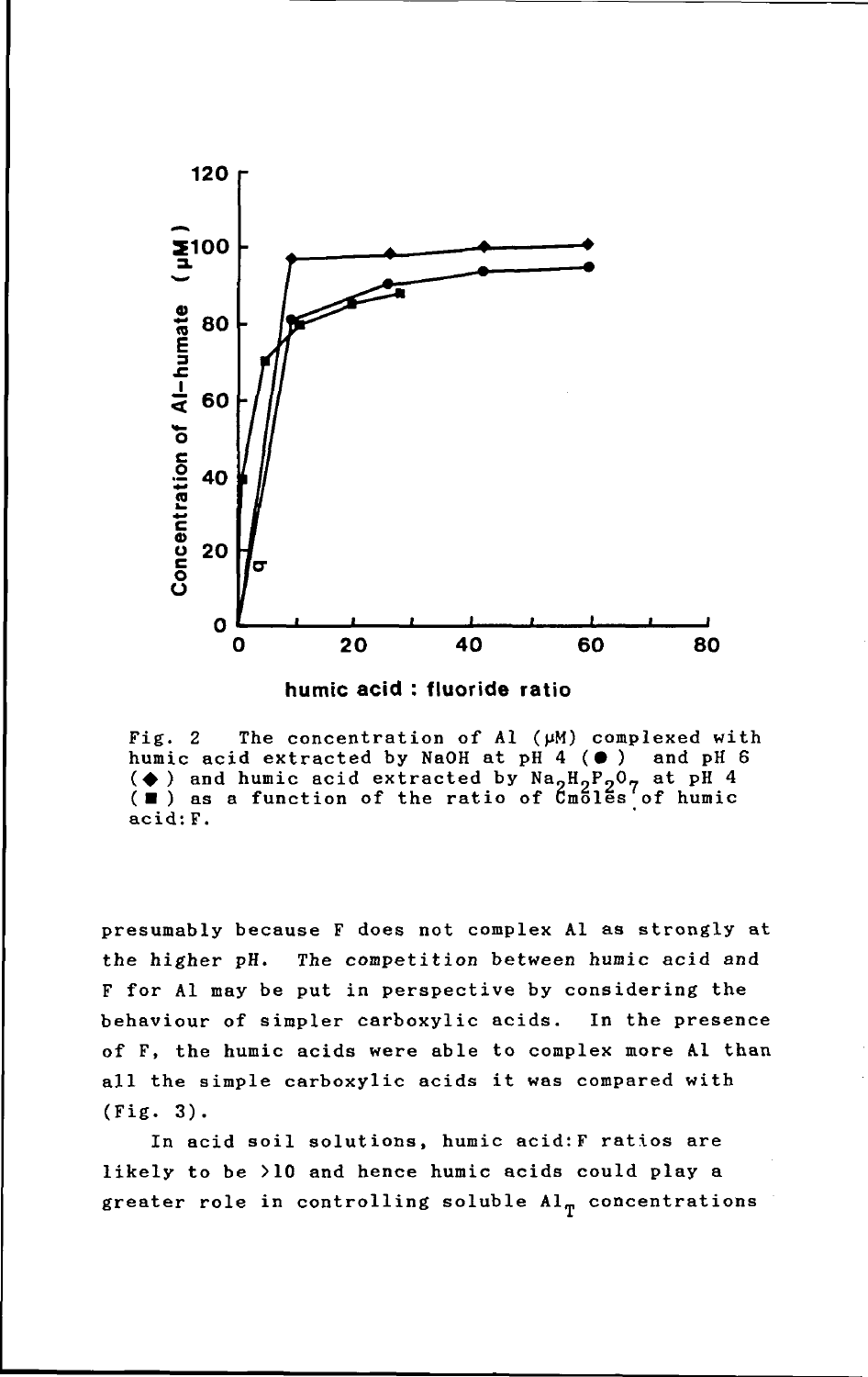

Fig. 3 The concentration of Al ( $\mu$ M) complexed with  $Na_2H_2P_2O_7$  extractable humic acid ( $\blacksquare$ ), citric ( $\blacktriangle$ ),  $\texttt{MapF}_2\texttt{O}_7$  extractable humic acid ( $\blacksquare$ ), citric ( $\blacktriangle$ ), salicylic ( $\Theta$ ) and gluconic ( $\Box$ ) acids at pH 4 as a function of the ratio of Cmoles of organic acid:F.

than F. Therefore, it will be more important to develop analytical techniques that can distinguish between Al-humate and  $Al^{3+}$  rather than distinguish between  $A1-F$  and  $A1^{3+}$ 

#### CONCLUSIONS

Equations (1) and (3) underestimated  $[A]$ <sup>3+</sup>] at  $Al_{\pi}:\mathbb{F}_{\pi}$  ratios >1. These ratios are commonly found in acid soils and therefore may limit-the application of equations (1) and (3) as procedures for estimating  $[A1^{3+}]$  in acid soil solutions.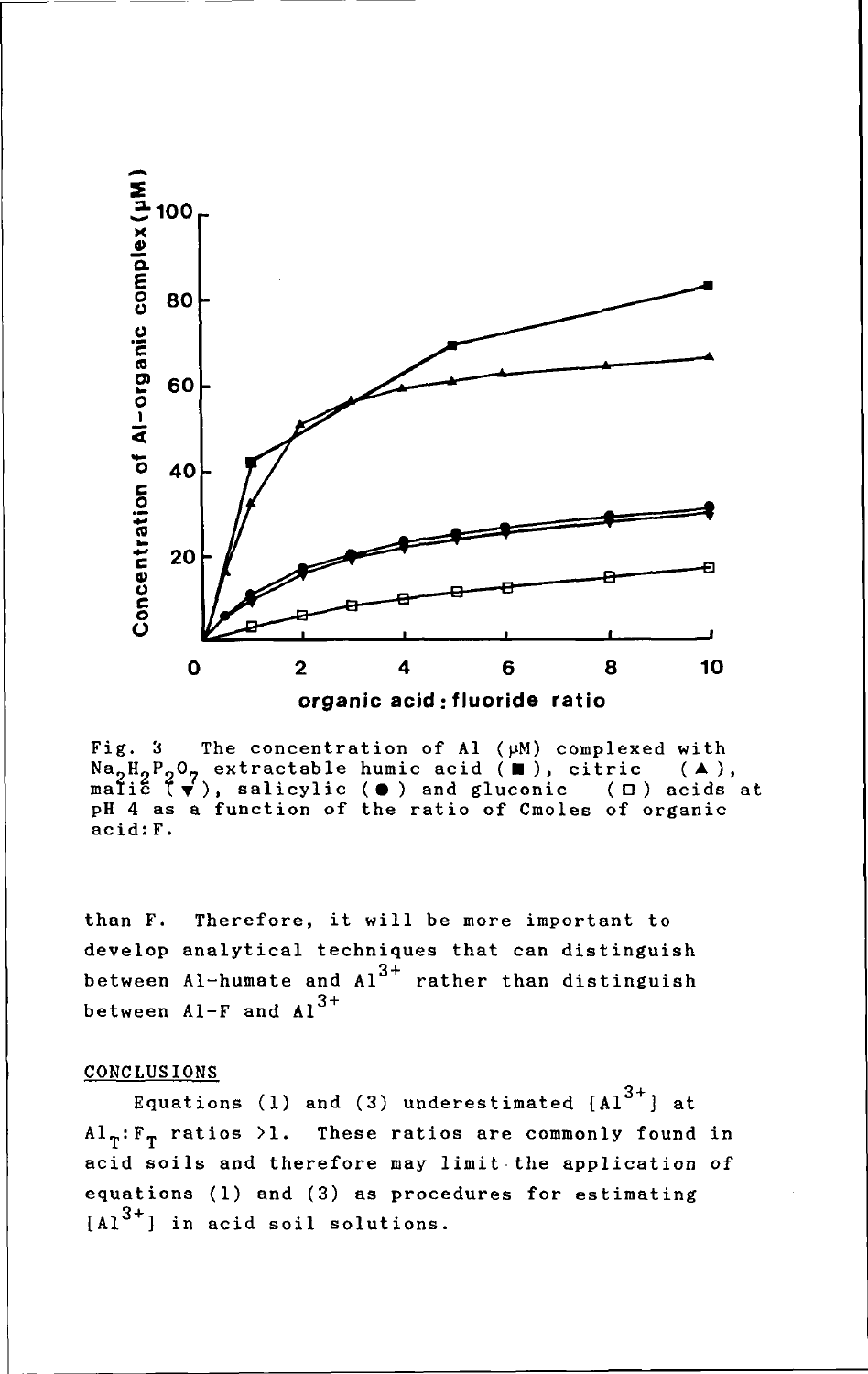Equation (2) did not underestimate  $[A1^{3+}]$  over the range of  $Al_{\eta}$ :  $F_{\eta}$  ratios studied but is of limited application to soil solutions because it assumes that all forms of Al in solution have been identified and their concentrations determined.

In acid soil solutions, humic acids are more likely to control Al speciation than F because they can compete successfully with F for Al at humic acid:F ratios >1.

### **REFERENCES**

- 1. Black, C.A. 1965. Methods of Soil Analysis, part 2. Am. Soc. of Agron., Madison, Wis.
- 2. Cameron, R.S., Ritchie, G.S.P. and Robson, A.D. 1986. Relative toxicities of inorganic aluminium complexes to barley. Soil Sci. Soc. Am. J. 50: 1231-1236.
- 3. Campbell, P.G.C., Bisson, M., Bougie, R., Tessier, A. and Villeneuve, J.P. 1983. Speciation of aluminium in acidic fresh-waters. Anal. Chem. 55: 2246-2252.
- 4. David, M.B. and Driscoll, C.T. 1984. Aluminium speciation and equilibria in soil solutions of a haplorthod in the Adirondack mountains. Geoderma 33: 297-318.
- 5. Hodges, S.C. 1987. Aluminium speciation: comparison of five methods. Soil Sci. Soc. Am. J. 51: 57-64.
- 6. Hue, N.V., Craddock, G.R. and Adams, F. 1986. Effect of organic acids on aluminium toxicity in subsoils. Soil Sci. Soc. Am. J. 50: 28-34.
- 7. James, B.R., Clark, C.J. and Riha, S.J. 1983. An 8-hydroxyquinoline method for labile and total aluminium in soil extracts. Soil Sci. Soc. Am. J. 47: 894-897.
- 8. LaZerte, B.C. 1984. Forms of aluminium in acidified catchments of Central Ontario: a methodological analysis. Can. J. Fish. Aquat. Sci. 41: 766-776.